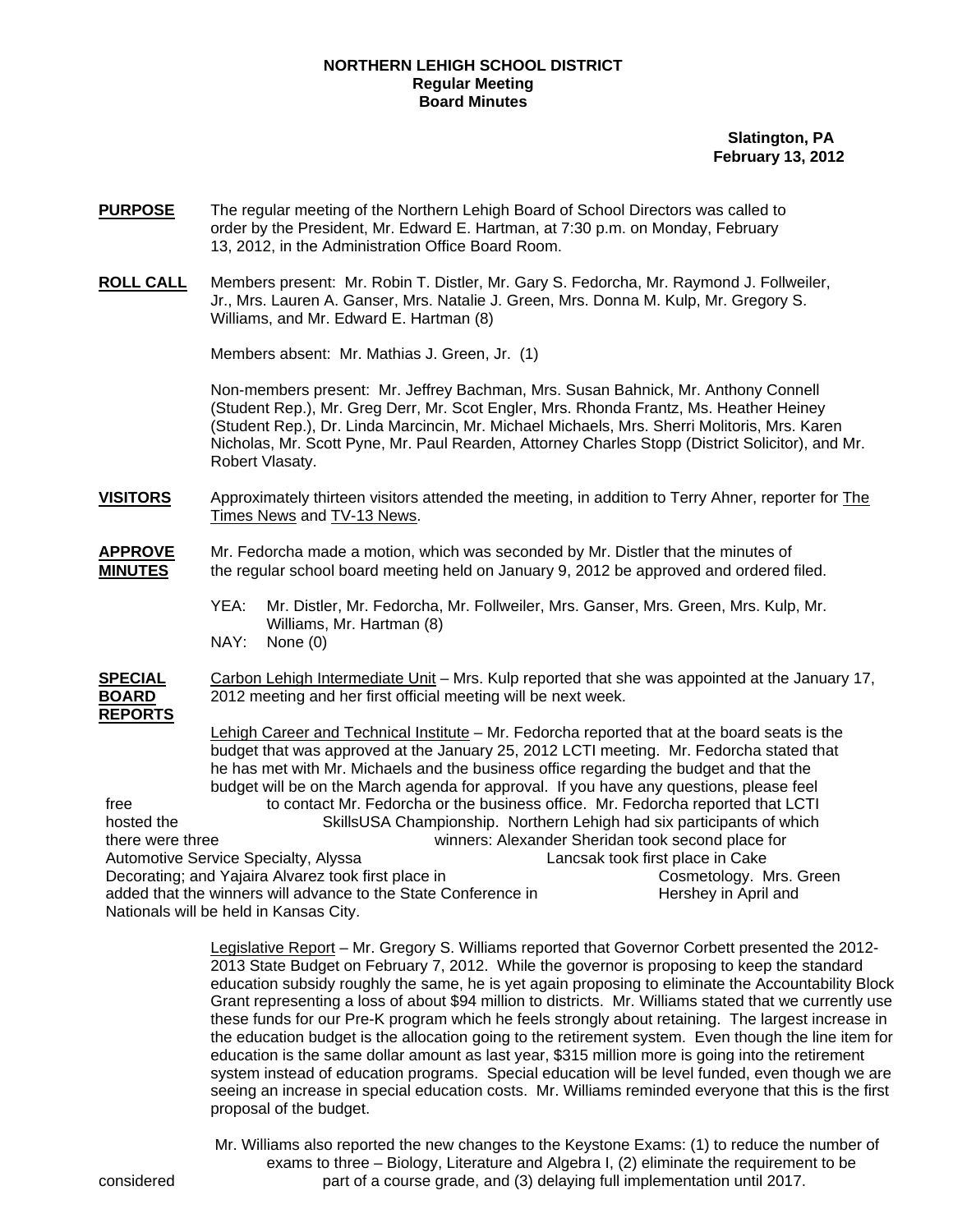**(cont.)**

**SPECIAL** Lehigh Carbon Community College – In the absence of Mr. Green, Mr. Michaels reported that he **BOARD** had a conversation with Mr. Snyder and he assured us that the budget is coming in to our liking.<br>REPORTS The budget will be discussed and voted on at the March Board meeting. The budget will be discussed and voted on at the March Board meeting.

Committee Reports and/or Meetings

Minutes of the Education/Policy committee meeting held on February 6, 2012 were distributed.

 Minutes of the Technology/Buildings and Grounds committee meeting held on February 8, 2012 were distributed.

Minutes of the Finance committee meeting held on February 8, 2012 were distributed.

Student Representatives to the Board Report

Ms. Heather Heiney and Mr. Anthony Connell distributed their written student representative report and verbally reported on its contents.

Solicitor's Report - Attorney Charles Stopp reported that the Pennsylvania Commonwealth Court ruled that when there is a quorum of a public body who are participating in e-mail communications, the information on your personal computer constitutes a public record.

Federal Programs - Mrs. Karen A. Nicholas reported that there are three events being held in the district to increase literacy that have no cost to the district. The first is our partnership with the Literacy Center to offer a GED class at the High School. There are currently 17 students enrolled. Secondly, in partnership with PBS, three classes are being offered in March titled "Raising Readers." Parents attend with their children and while the children are doing fun activities the parents are learning how to increase their child's reading skills. At the end of the third session each family will leave with a stack of books. The classes are filled. Lastly, Mrs. Donna Marushak, a fifth grade teacher from Slatington Elementary organized a book swap. The students in fifth grade brought in over 1200 books to share. Since it was such a success, other teachers would like to have one as well. These things have brought excitement to the kids while increasing their interest in reading and at no cost to the district. Mr. Williams suggested getting the PTO involved and making the book swap a district wide event.

Business Manager's Report

 Mrs. Frantz reported that the state auditor is here until April 13, 2012 and they are auditing years 2008/2009 and 2009/2010.

 Mrs. Molitoris reported that at your seats are the budgets for LCCC, CLIU and LCTI. Our share for the 2012-2013 year is lower than last year for all three. Mrs. Molitoris stated that they watched the governor's budget last week. Echoing Mr. Williams, the Accountability Block Grant is being eliminated which funds the the Pre-K program and one half of a teacher's salary. Mrs. Molitoris also reported that on the agenda tonight, is a motion for money being moved into the Capital Projects fund to be used for upcoming long range maintenance projects.

## Superintendent's Report

Mr. Michaels reported that he has met with Mrs. Frantz and Mrs. Molitoris and a budget that meets our teachers' needs is being developed, but the Pre-K program is a concern at this time.

Mr. Michaels announced that last week was National School Counselors Week. The school counselors district wide do a great job with our students and it is a honor to work with them.

Mr. Michaels thanked the teachers who were in attendance and would like to see more teachers attend board meetings to see how the Board of Education is working to benefit the teachers and students in our district.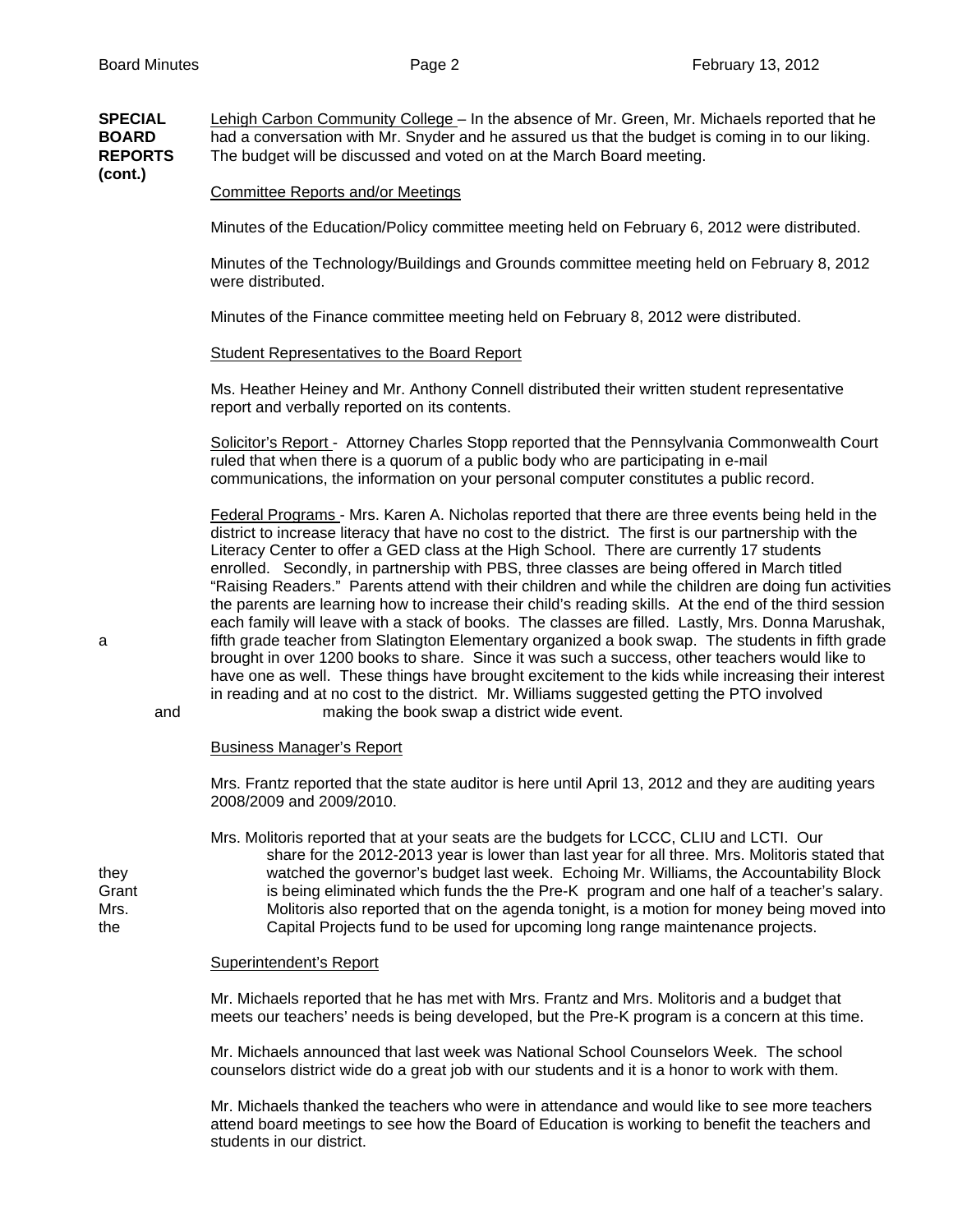| <b>SPECIAL</b><br><b>BOARD</b><br><b>REPORTS</b>       | Mr. Michaels reported that there was a heating issue at Peters Elementary today. Mr. Michaels<br>thanked Mr. Rearden and the Peters faculty for relocating the children over to the middle school<br>and high school and Mrs. Bahnick for making sure everyone was fed. It was a great team effort<br>by all the principals, Mrs. Nicholas, Mr. Leonzi, Mr. Geist and all of the teachers at the middle and<br>high schools. We have a great team at Northern Lehigh. |                                                                                                                      |  |  |  |  |  |  |
|--------------------------------------------------------|-----------------------------------------------------------------------------------------------------------------------------------------------------------------------------------------------------------------------------------------------------------------------------------------------------------------------------------------------------------------------------------------------------------------------------------------------------------------------|----------------------------------------------------------------------------------------------------------------------|--|--|--|--|--|--|
| (cont.)                                                | Mr. Michaels introduced Mr. Jim Shannahan who is the representative from Field Turf. Mr.<br>Shannahan announced that he is available to answer any questions.                                                                                                                                                                                                                                                                                                         |                                                                                                                      |  |  |  |  |  |  |
|                                                        | Mr. Hartman reported that an executive session was held prior to tonight's meeting to discuss<br>personnel and legal issues.                                                                                                                                                                                                                                                                                                                                          |                                                                                                                      |  |  |  |  |  |  |
| <b>PERSONNEL</b>                                       | Mrs. Ganser made a motion, which was seconded by Mr. Follweiler, that the Board of Education<br>approves the following personnel items:                                                                                                                                                                                                                                                                                                                               |                                                                                                                      |  |  |  |  |  |  |
| Uncompen-<br>sated Leave<br>weeks for<br>position upon | Approve the request of employee #1105 to take an uncompensated leave in accordance<br>with School Board Policy #539 effective January<br>30, 2012 for approximately 4-6<br>her own medical reasons. Employee's intention is to return to their current<br>medical release from their attending physician.                                                                                                                                                             |                                                                                                                      |  |  |  |  |  |  |
| Rescind Co-<br>Curricular<br>Appointments<br>2011-2012 | Rescind the appointment of Candice Saville in the amount of \$631.41 from her position as<br>Junior Class Advisor for the 2011-2012 school year which was originally approved at the<br>August 8, 2011 board meeting.                                                                                                                                                                                                                                                 |                                                                                                                      |  |  |  |  |  |  |
|                                                        | Rescind the appointment of Mark Hoffman from the position as Middle School Spring<br>Intramural Weightlifting Advisor for the 2011-2012 school year which was originally<br>approved at the August 8, 2011 board meeting.                                                                                                                                                                                                                                             |                                                                                                                      |  |  |  |  |  |  |
| Co-Curricular<br>Appointments<br>2011-2012             | Approve Candice Saville for Junior Class Advisor for the period August, 2011 - January,<br>2012 in the amount of \$315.71.                                                                                                                                                                                                                                                                                                                                            |                                                                                                                      |  |  |  |  |  |  |
|                                                        | Approve Tammy Fristick for Junior Class Advisor for the period January, 2012 - June,<br>2012, in the amount of \$315.71                                                                                                                                                                                                                                                                                                                                               |                                                                                                                      |  |  |  |  |  |  |
| Co-Curricular<br>Appointment<br>2012-2013              | Adam Stofko*<br>Eric Schmidt<br>*Pending Verification of Missing Documents                                                                                                                                                                                                                                                                                                                                                                                            | Assistant Boy's Soccer Coach - Shared Stipend \$1,401.39<br>Assistant Boy's Soccer Coach - Shared Stipend \$1,401.39 |  |  |  |  |  |  |
| Co-Curricular<br>Volunteers<br>2011-2012               |                                                                                                                                                                                                                                                                                                                                                                                                                                                                       | Michael T. Hofmann, Jr. Assistant Track & Field Coach                                                                |  |  |  |  |  |  |
| Unpaid<br>Volunteers                                   | Approve the following unpaid volunteer aide in the Middle School for the 2011-2012<br>school year: Robin Blocker.                                                                                                                                                                                                                                                                                                                                                     |                                                                                                                      |  |  |  |  |  |  |
|                                                        | Approve the following unpaid volunteer aide in Slatington Elementary for the 2011-2012<br>school year: Marlene Simock                                                                                                                                                                                                                                                                                                                                                 |                                                                                                                      |  |  |  |  |  |  |
| Salary<br>Adjustments                                  | Acknowledge the following teacher who has completed the requirements per the<br>Collective Bargaining Agreement that would entitle them to a salary increase for the<br>second half of the 2011-2012 school year:                                                                                                                                                                                                                                                     |                                                                                                                      |  |  |  |  |  |  |
|                                                        | <b>Christopher Bennett</b><br>From:<br>To:                                                                                                                                                                                                                                                                                                                                                                                                                            | Step 3B+24<br>Step 3M                                                                                                |  |  |  |  |  |  |
| Substitute<br>Instructional                            | Approve the following substitute teachers for the 2011-2012 school year at the 2011-2012<br>substitute teacher rates as approved on the Supplementary Personnel Salary Schedule:                                                                                                                                                                                                                                                                                      |                                                                                                                      |  |  |  |  |  |  |
|                                                        | Alexander Orr*<br><b>Justin Quinter</b>                                                                                                                                                                                                                                                                                                                                                                                                                               | <b>Social Studies</b><br>English                                                                                     |  |  |  |  |  |  |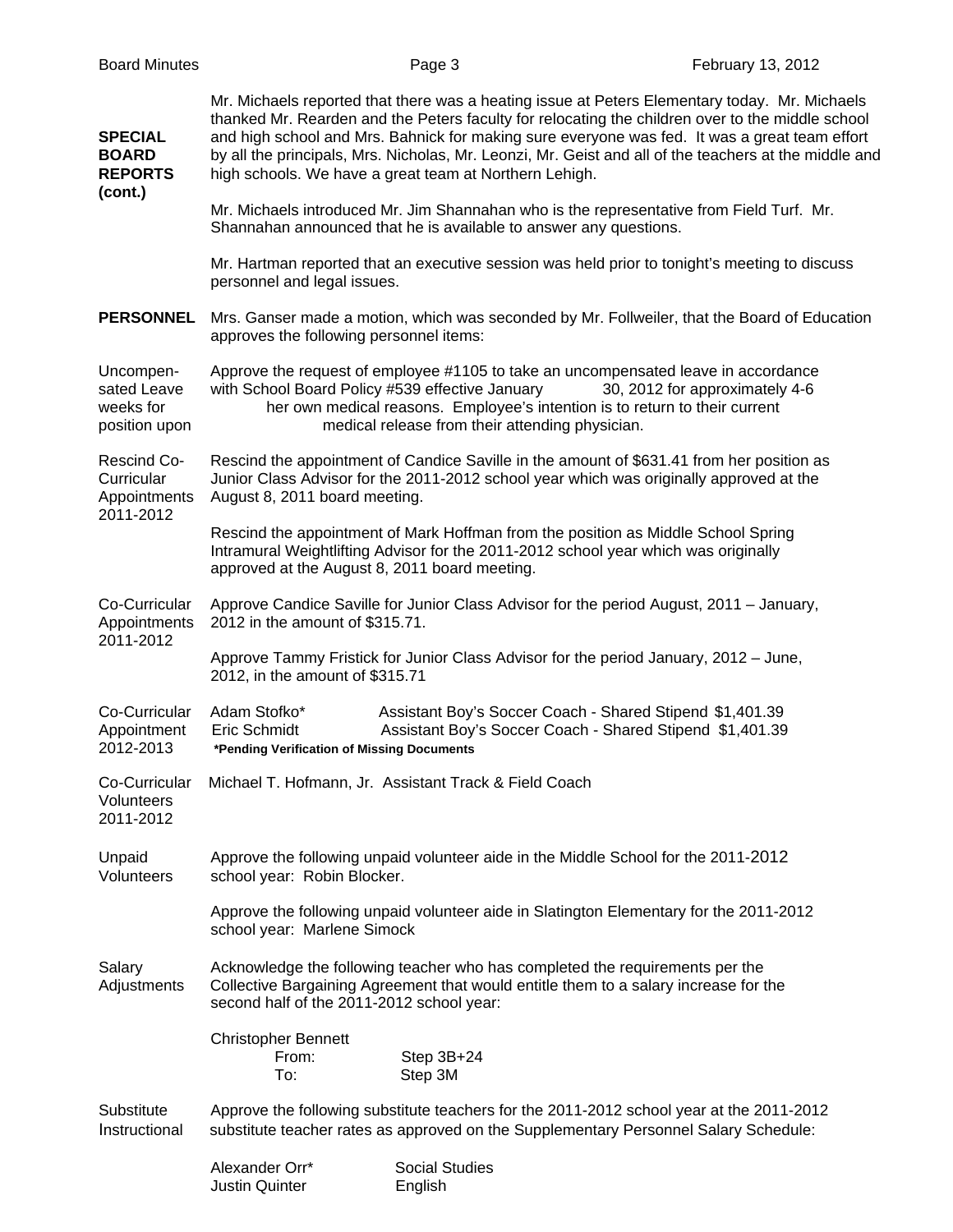## Krystallyn Reis\* Early Childhood Education **\*Pending Verification of Missing Documents**

## **PERSONNEL**

**(cont.)**  Substitute Approve the following substitute secretary, cafeteria worker and custodian for the 2011- Non-Instruct- 2012 school year at the 2011-2012 substitute rates as approved on the Supplementary<br>
ional Salary Schedule: Donna Missmer Salary Schedule: Donna Missmer

Removal of Remove the following list of substitute employees from the current substitute list due to not

| <b>Substitutes</b>                      | ΠUΙ<br>filing the required Act 24 documentation by the December 27, 2011 deadline:                                                                                                                                                                                                                                             |  |  |  |  |  |
|-----------------------------------------|--------------------------------------------------------------------------------------------------------------------------------------------------------------------------------------------------------------------------------------------------------------------------------------------------------------------------------|--|--|--|--|--|
|                                         | Donna Bauer<br><b>Andrew Drake</b><br>Adrian Bumbulsky<br>Anne Elstner<br>Shannon Burky<br>Jeanine Villano-George<br>Jacob Bushner<br>Corrine Hoffman<br><b>Timothy Chappelear</b><br><b>Kristy Kratzer</b><br>Ian Robert Dollman                                                                                              |  |  |  |  |  |
|                                         | YEA:<br>Mr. Distler, Mr. Fedorcha, Mr. Follweiler, Mrs. Ganser, Mrs. Green, Mrs. Kulp,<br>Mr. Williams, Mr. Hartman (8)<br>NAY:<br>None (0)                                                                                                                                                                                    |  |  |  |  |  |
| <b>CONFER-</b><br><b>ENCES</b>          | Mr. Williams made a motion, which was seconded by Mr. Fedorcha, that the Board of<br>Education approves the following conferences:                                                                                                                                                                                             |  |  |  |  |  |
|                                         | Lora Krum - PA Music Educators Association Annual Conference - April 19-21, 2012 -<br>Lancaster, PA - Registration: \$130.00, Lodging: \$321.90, Travel: \$48.00, Total<br>Approximate Cost: \$499.90 - Funding: Slatington Elementary Music Department<br><b>Budget</b>                                                       |  |  |  |  |  |
|                                         | Karen Nicholas - PA Association of Federal Program Coordinators Annual Conference -<br>March 25-28, 2012 - Hershey, PA - Registration: \$360.00, Lodging: \$536.13, Travel:<br>\$77.70, Cost of Meals: \$58.00, Total Approximate Cost - \$1,031.83 - Funding: Title I<br>Funds                                                |  |  |  |  |  |
|                                         | YEA:<br>Mr. Distler, Mr. Fedorcha, Mr. Follweiler, Mrs. Ganser, Mrs. Green, Mrs. Kulp,<br>Mr. Williams, Mr. Hartman (8)<br>NAY:<br>None $(0)$                                                                                                                                                                                  |  |  |  |  |  |
| <b>POLICY</b>                           | Mrs. Ganser made a motion, which was seconded by Mr. Distler, that the Board of Education<br>approves the following policy items:                                                                                                                                                                                              |  |  |  |  |  |
| Hombeound<br>Instruction                | It is recommended that the Board of Education grant homebound instruction for an 11 <sup>th</sup><br>grade student, Student No. 1390059, for five hours per week, effective February 1,<br>2012 and continuing until approximately April 30, 2012.                                                                             |  |  |  |  |  |
| <b>Board Policy</b><br>First<br>Reading | Approve school board policy #907 - Community - School Visitors, as presented after first<br>reading.                                                                                                                                                                                                                           |  |  |  |  |  |
| <b>Crochet Club</b>                     | Approve the request of the Senior High Administration to create a Crochet Club. This club will<br>teach students the art of crocheting, a craft that can be both fun and functional by creating a<br>usable finished product. The club will meet every Tuesday from 2:10 - 3:30 p.m. There will<br>be no cost to the district. |  |  |  |  |  |
|                                         | Mr. Distler, Mr. Fedorcha, Mr. Follweiler, Mrs. Ganser, Mrs. Green, Mrs. Kulp,<br>YEA:<br>Mr. Williams, Mr. Hartman (8)<br>None $(0)$<br>NAY:                                                                                                                                                                                  |  |  |  |  |  |

**CURRIC-** Mr. Fedorcha made a motion, which was seconded by Mr. Williams, that the Board of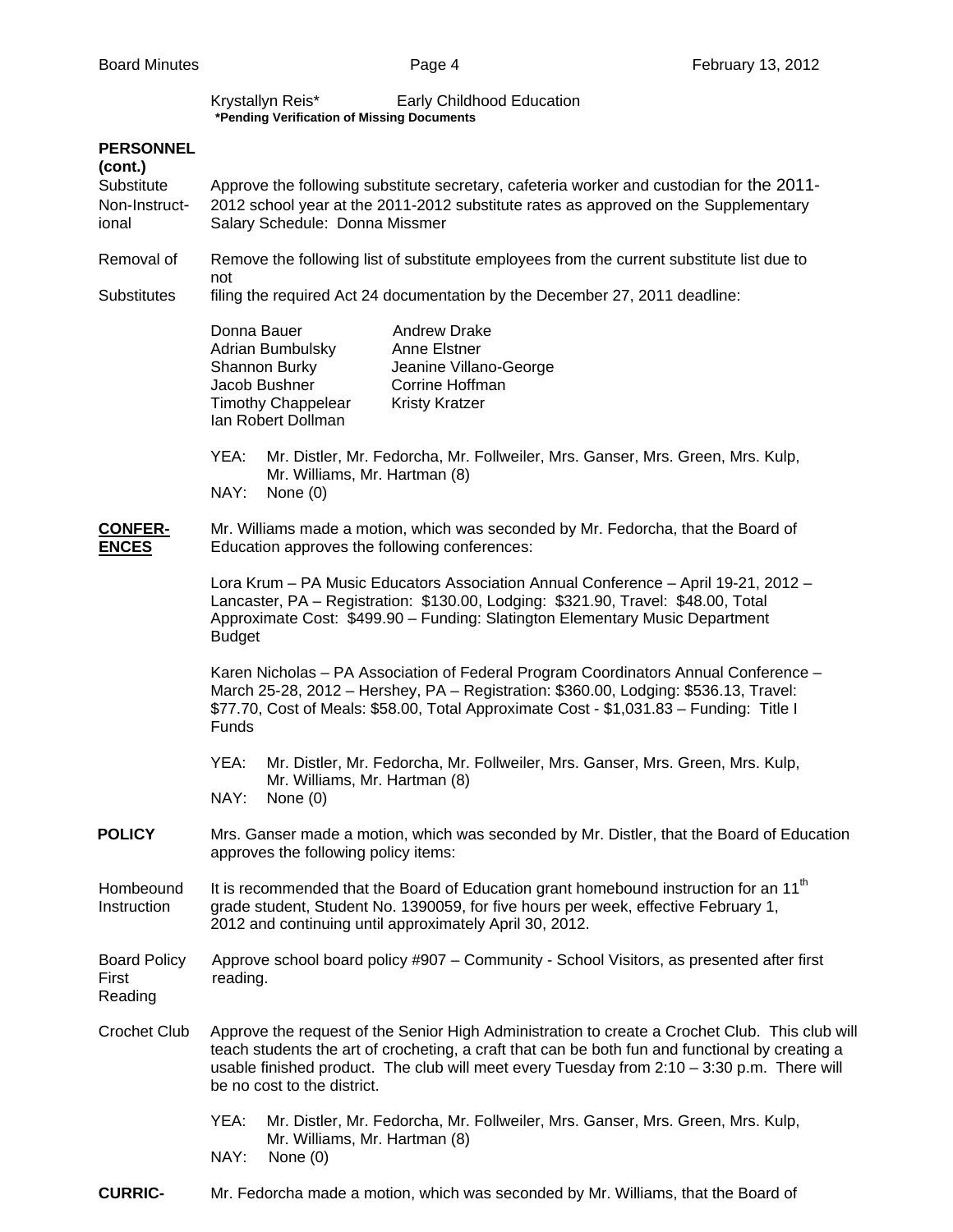| <b>ULUM AND</b><br><b>INSTRUC-</b><br><b>TION</b>                   | Education approve the following curriculum and instruction items:                                                                                                                                                          |                                                                                                                                                                                                                                                                                                      |          |                                                          |                                                    |  |  |
|---------------------------------------------------------------------|----------------------------------------------------------------------------------------------------------------------------------------------------------------------------------------------------------------------------|------------------------------------------------------------------------------------------------------------------------------------------------------------------------------------------------------------------------------------------------------------------------------------------------------|----------|----------------------------------------------------------|----------------------------------------------------|--|--|
| <b>Official Local</b><br>accordance School District<br>Holidays     | Approve the resolution to identify Official Local School District Holidays (OLSDH) in<br>with PA School Code Section 1502.                                                                                                 |                                                                                                                                                                                                                                                                                                      |          |                                                          |                                                    |  |  |
| <b>CURRIC-</b><br><b>ULUM AND</b><br><b>INSTRUC-</b><br><b>TION</b> | Approve the 2012-2013 Northern Lehigh School District Calendar as presented.                                                                                                                                               |                                                                                                                                                                                                                                                                                                      |          |                                                          |                                                    |  |  |
| (cont.)                                                             | YEA:<br>NAY:                                                                                                                                                                                                               | Mr. Distler, Mr. Fedorcha, Mr. Follweiler, Mrs. Ganser, Mrs. Green, Mrs. Kulp,<br>Mr. Williams, Mr. Hartman (8)<br>None $(0)$                                                                                                                                                                        |          |                                                          |                                                    |  |  |
| <b>OLD</b><br><b>BUSINESS</b>                                       | Mrs. Kulp made a motion, which was seconded by Mr. Follweiler, that the Board of<br>Education approves the following old business item:                                                                                    |                                                                                                                                                                                                                                                                                                      |          |                                                          |                                                    |  |  |
| Assistant<br>Superintendent                                         | Approve the contract for the Assistant Superintendent, Karen A. Nicholas, as presented.                                                                                                                                    |                                                                                                                                                                                                                                                                                                      |          |                                                          |                                                    |  |  |
| Contract                                                            | YEA:<br>Mr. Distler, Mr. Fedorcha, Mr. Follweiler, Mrs. Ganser, Mrs. Green, Mrs. Kulp,<br>Mr. Williams, Mr. Hartman (8)                                                                                                    |                                                                                                                                                                                                                                                                                                      |          |                                                          |                                                    |  |  |
|                                                                     | NAY:                                                                                                                                                                                                                       | None $(0)$                                                                                                                                                                                                                                                                                           |          |                                                          |                                                    |  |  |
| <b>FINANCIAL</b><br>Education                                       | Mr. Fedorcha made a motion, which was seconded by Mr. Distler, that the Board of                                                                                                                                           |                                                                                                                                                                                                                                                                                                      |          |                                                          |                                                    |  |  |
|                                                                     | approve the following financial items:                                                                                                                                                                                     |                                                                                                                                                                                                                                                                                                      |          |                                                          |                                                    |  |  |
| Financial<br>Reports                                                | Approve the Following Financial Reports:<br>General Fund month of December<br>NLMS Student Activities Account months of December & January<br>NLHS Student Activities and Scholarship Account months of December & January |                                                                                                                                                                                                                                                                                                      |          |                                                          |                                                    |  |  |
| List of<br><b>Bills</b>                                             | Approve the Following List of Bills:<br>General Fund months of January & February<br>Cafeteria Fund month of January<br>Refreshment Stand month of January<br>Capital Construction month of February                       |                                                                                                                                                                                                                                                                                                      |          |                                                          |                                                    |  |  |
| Single Audit<br>2010-2011                                           | Accept the 2010-2011 audit and management report for the single audit ending June 30, 2011<br>A copy of the audit was distributed at the January 9, 2012 school board meeting.                                             |                                                                                                                                                                                                                                                                                                      |          |                                                          |                                                    |  |  |
| Transfer of<br>CD <sub>s</sub> to<br><b>Capital Projects</b>        |                                                                                                                                                                                                                            | Authorize Administration to transfer the following General Fund Certificate of Deposits (CDs)<br>upon maturity date to the Capital Projects account for future District Capital Projects:                                                                                                            |          |                                                          |                                                    |  |  |
| Account                                                             |                                                                                                                                                                                                                            | United Central Bank, Garland, TX<br>Sonabank, McLean, VA<br>1 <sup>st</sup> Federal Savings & Loans Assoc.<br>Of Charleston, Charleston, SC                                                                                                                                                          | \$       | 248,000.00<br>248,000.00<br>248,000.00                   | March 14, 2012<br>March 14, 2012<br>March 27, 2012 |  |  |
|                                                                     |                                                                                                                                                                                                                            | Privatebank & Trust Co., Chicago, IL<br>Pacific Commerce Bank, Los Angeles, CA<br>Security Bank & Trust Co., Paris, TN<br><b>TOTAL</b>                                                                                                                                                               | \$<br>\$ | 248,000.00<br>248,000.00<br>248,000.00<br>\$1,488.000.00 | March 27, 2012<br>March 27, 2012<br>March 27, 2012 |  |  |
| Purchase<br>Field Turf,<br>Scoreboard<br>the                        |                                                                                                                                                                                                                            | Authorize Administration to enter into contracts with Field Turf to install an artificial surface in<br>Bulldog Athletic Stadium, Nevco to install a scoreboard in the Bulldog Athletic Stadium and a<br>company to install a security camera system at a total cost of \$770,000.00 to be paid from |          |                                                          |                                                    |  |  |
| Security<br>Cameras                                                 | Capital Projects account.                                                                                                                                                                                                  |                                                                                                                                                                                                                                                                                                      |          |                                                          |                                                    |  |  |
|                                                                     | YEA:<br>Mr. Distler, Mr. Fedorcha, Mr. Follweiler, Mrs. Ganser, Mrs. Green, Mrs. Kulp,                                                                                                                                     |                                                                                                                                                                                                                                                                                                      |          |                                                          |                                                    |  |  |

Mr. Williams, Mr. Hartman (8)